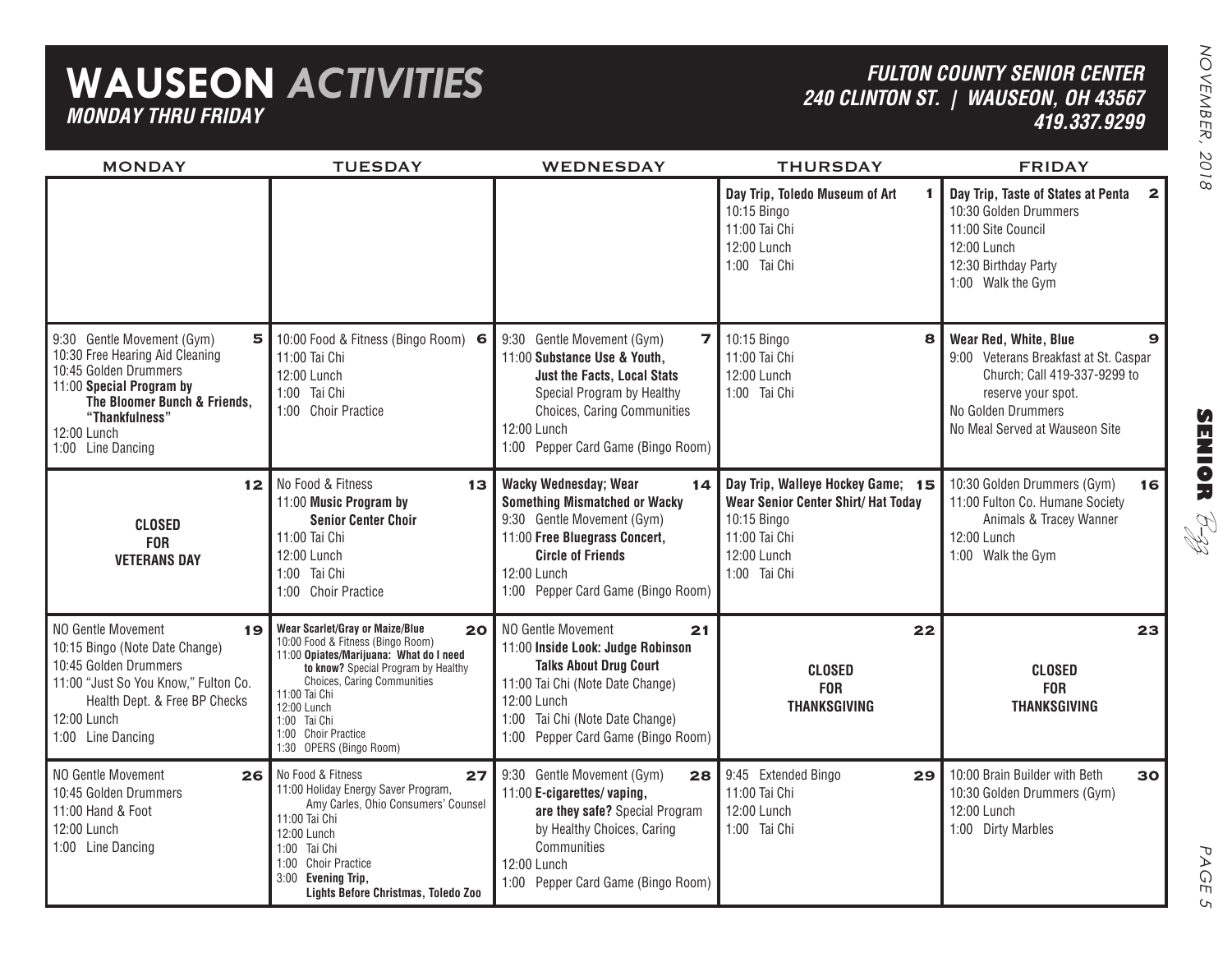| DELTA-101 NORTHWOOD DR.<br><b>UNITED METHODIST CHURCH</b><br><b>TUES. &amp; THURS.</b>                                                        |                                                                                                                                   | <b>DELTA / SWANTON</b><br><b>ACTIVITIES</b>                                                                                                  |                                                                                                                                                                              | <b>SWANTON</b><br><b>217 CHESTNUT ST.</b><br>MON., WED., & FRI                                                                                                                                                             |
|-----------------------------------------------------------------------------------------------------------------------------------------------|-----------------------------------------------------------------------------------------------------------------------------------|----------------------------------------------------------------------------------------------------------------------------------------------|------------------------------------------------------------------------------------------------------------------------------------------------------------------------------|----------------------------------------------------------------------------------------------------------------------------------------------------------------------------------------------------------------------------|
| <b>MONDAY</b>                                                                                                                                 | <b>TUESDAY</b>                                                                                                                    | <b>WEDNESDAY</b>                                                                                                                             | <b>THURSDAY</b>                                                                                                                                                              | <b>FRIDAY</b>                                                                                                                                                                                                              |
|                                                                                                                                               |                                                                                                                                   |                                                                                                                                              | Day Trip, Toledo Museum of Art<br>10:00 Site Council & Nutrition<br>Education<br>10:30 Bingo<br>12:00 Lunch & Birthday Cake<br>1:00 Puzzles                                  | Day Trip, Taste of States at Penta<br>$\mathbf{2}$<br>10:00 Yahtzee<br>11:00 Opioids & Marijuana: What Do<br>I Need to Know? Special Program<br>Sponsored by Swanton Area<br><b>Community Coalition</b><br>1:00 Word Games |
| 10:00 Sequence<br>5<br>11:00 (Note Date) "Just So You Know"<br>& Free BP Checks, Fulton Co.<br>Health Dept.<br>12:00 Lunch<br>1:00 Word Spiel | 10:00 Cards<br>6<br>11:00 Country Music by Will Hinton<br>12:00 Lunch<br>1:00 Games                                               | 10:00 Site Council & Nutrition<br>7 I<br>Education<br>10:30 Bingo<br>12:00 Lunch & Birthday Cake from<br>Swanton Health Care<br>1:00 Puzzles | 10:00 Free Hearing Aid Cleaning<br>8<br>10:30 Bingo with Delta School Caller<br>12:00 Lunch<br>1:00 Word Games                                                               | Wear Red, White & Blue<br>$\mathbf{9}$<br><b>Swanton Site Closed</b>                                                                                                                                                       |
|                                                                                                                                               |                                                                                                                                   |                                                                                                                                              |                                                                                                                                                                              | Register for our Veterans Breakfast,<br>419-337-9299<br>$\boldsymbol{\Omega}$                                                                                                                                              |
|                                                                                                                                               |                                                                                                                                   |                                                                                                                                              |                                                                                                                                                                              | <b>HINGR</b><br>9:00 Veterans Breakfast at St. Caspar's,<br>Shoop Ave, Wauseon                                                                                                                                             |
| 12 <sub>1</sub><br><b>CLOSED</b><br><b>FOR</b><br><b>VETERANS DAY</b>                                                                         | 10:00 Cards & Games<br>13<br>11:00 "Just So You Know" & Free BP<br>Checks, Fulton Co. Health Dept.<br>12:00 Lunch<br>1:00 Puzzles | <b>Dress in Scarlet/Gray</b><br>or Maize/Blue<br>10:00 Five Crowns<br>10:30 Buckeye/ Wolverine Bingo<br>12:00 Lunch<br>1:00 Word Games       | 14 Day Trip, Walleye Hockey<br><b>Dress in Scarlet/Gray or</b><br>Maize/Blue (at site)<br>10:00 Cards & Games<br>10:30 Buckeye/ Wolverine Bingo<br>12:00 Lunch<br>1:00 Cards | 15 10:00 Left Center Right<br>16<br>11:00 Guitar Music by Mark Lozer<br>R.<br>M<br>12:00 Lunch<br>1:00 Uno                                                                                                                 |
| 10:00 (Note Time) Free Hearing<br>19<br>Aid Cleaning                                                                                          | 10:00 Cards & Games<br>20<br>10:30 Bingo (Note Date)                                                                              | 10:00 Skip Bo<br>21<br>11:00 Games/ Chit Chat                                                                                                | 22                                                                                                                                                                           | 23                                                                                                                                                                                                                         |
| 10:30 Bingo (Note Date)<br>12:00 Lunch<br>1:00 Puzzles                                                                                        | 12:00 Lunch<br>1:00 Word Games                                                                                                    | 12:00 Lunch<br>1:00 Cards                                                                                                                    | <b>CLOSED</b><br><b>FOR</b><br><b>THANKSGIVING</b>                                                                                                                           | <b>CLOSED</b><br><b>FOR</b><br><b>THANKSGIVING</b>                                                                                                                                                                         |
| 10:00 Xactika<br>26<br>11:00 Local Children's Author,<br>Charles Gee, "Everyone Has a<br>Story to Tell"<br>12:00 Lunch<br>1:00 Word Games     | 10:00 Cards & Games<br>27<br>11:00 Free Christmas Concert<br>by Nostalgia<br>12:00 Lunch<br>1:00 Cards                            | 10:00 Wizard<br>28 <sub>l</sub><br>10:30 Bingo<br>12:00 Lunch<br>1:00 Buzz Word                                                              | 10:00 Extended Bingo<br>29<br>12:00 Lunch<br>1:00 Games                                                                                                                      | 10:00 Word Spiel<br>30<br>10:30 PoKeNo By Request<br>(Note Time; Bring Pennies)<br>12:00 Lunch<br>1:00 Puzzles<br>2018                                                                                                     |